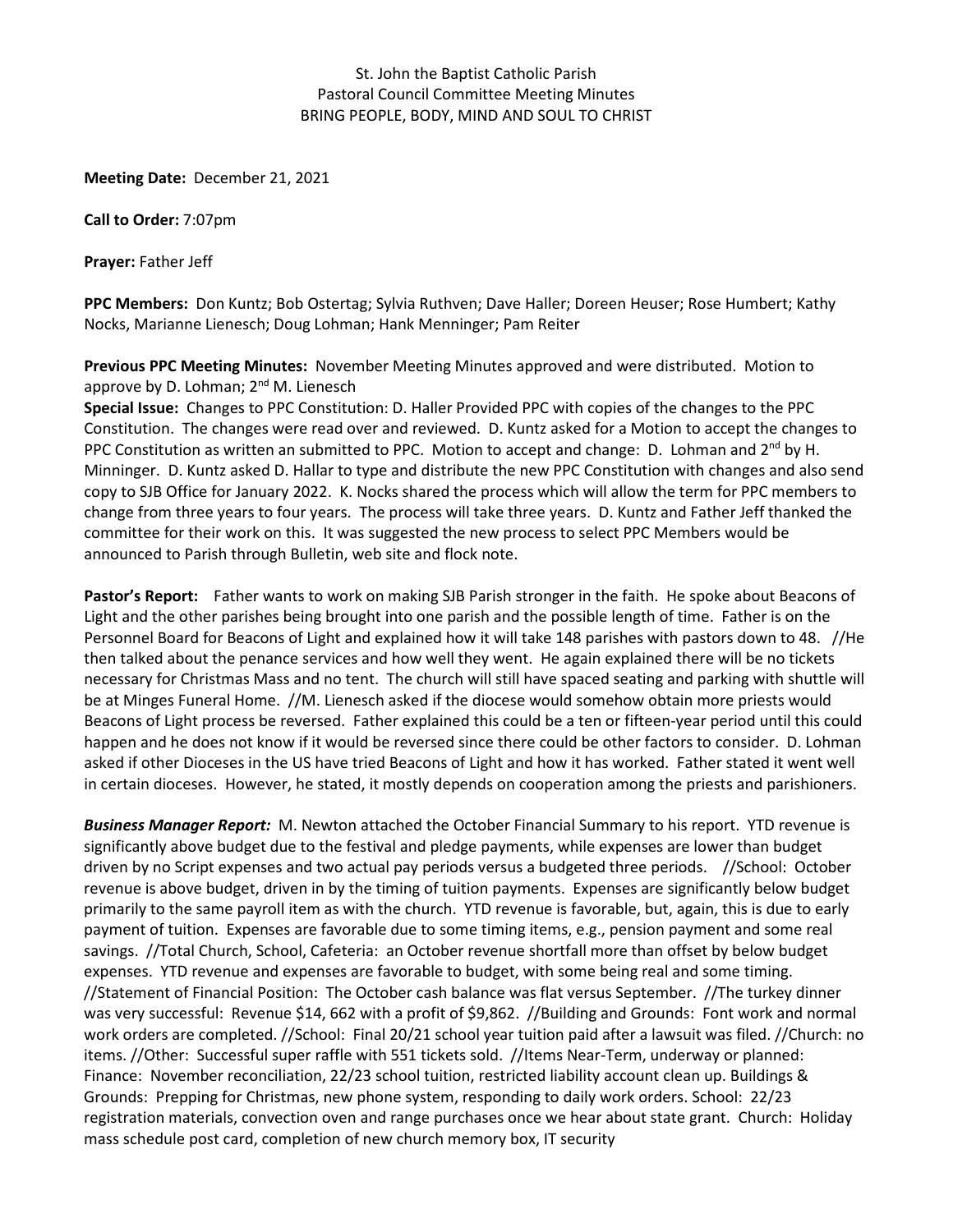## Page 2 SJB Parish Pastoral Council Meeting Minutes – 12-21-21 BRING PEOPLE, BODY, MIND AND SOUL TO CHRIST

measures. Other: Festival discussions concerning 2022 structure and dates and the staff Christmas party. // M. Newton stated there has been some discussion about the need for coaches to get trained on the defibrillator and have CPR training. This will be discussed later. PPC discussed this and agreed it would be good to offer it to the coaches.

## *Pastoral Associate:* No report

*School Principal*: N. Herrmann reports as of 12/10, SJB school has had five student cases of COVID 19. //The 5th and 8th Grade students went to Matthew 25 Ministries and volunteered for a day. //The Council on Child abuse presented to all students a program on child abuse and bullying. //She attended Professional Development on "Teacher Clarity" hosted by AOC. // The Liturgy Committee planned a daily Jesse Tree announcement with ornaments to be hung in each classroom during Advent.

*Religious Education:* T. Palmer reports the High School trip to Indiana Caverns wads successful the next major trip will be in the summer to a Youth Conference. // First Reconciliation went well. Fourth-nine second graders made their  $1^{st}$  Reconciliation. //Jr. High Capture the Flag with a twist was also a success. //New servers have been trained for weekend masses. //Thanksgiving school Mass was cancelled because of a heating issue which has not been resolved. //Future Activities: Advent study with teachers; Jr. High PSR attend Parish Penance Service and Immaculate Conception Mass; in December three Sophia Cowen will receive the Rite of Acceptance at school Mass. Confirmation in January preparation.

*Music Director:* M. Johnson reports a larger crowd for deceased to remember than usual. //Prepared and played music for the first Reconciliation service. //Brass quartet and timpani joined choir for the Christ the King Mass. //The organ was tuned and minor repairs made. //Six different people requested to donate an Advent Wreath candle in memory of a loved one. // M. Johnson wrote about the Cathedral's senior most choral singer, Marco Panuccio, who passed away. His personal wishes were to not have any public funeral services. Many people in the parish offered their sympathies and have inquired if there would be a service. M. Johnson will advise if a memorial service is planned. //Future activities: Advent Reconciliation Liturgy; Worship Aids early due dates; Advent Reconciliation Liturgies at Day School; Christmas Liturgical Environment workday

## *Building and Grounds:* See report from Business Manager.

Parish Life: P. Reiter reports the JULIETS lunch gathering was successful with 25 ladies attending. Monk's Kitchen provided a Thanksgiving meal on 12-2 to the ladies with 21 attending. //The Breakfast Club had its first gathering with nine attending. The group will continue to meet in the AEC Room at the SJB Harrison Avenue School Building. //ROMEO's will begin meeting in January 2022. There will be two weekend pulpit announcements. //There will be a Junk in the Trunk event this year. The date and location will be announced later. //Parish Life Website revisions have been discussed with E. Hollis. The complete list of Parish Life Team members and contact information will be given to him and he will include dates of Parish Life activities. //Still working on fundraising ideas. The group wants use the televisions in church gathering space for Parish Life information. They will discuss this with E. Hollis.

*Reports from Social Action:* K. Nocks reports the Bountiful Hearts was held and sponsored by the Knights of Columbus. They served 30 people. The team delivered 51 meals to homebound and St. Vincent de Paul Society also provided boxes of food. There will not be a meal in December. There will be a meal available for pick up at SJB on 12-18-21 at 1:30 pm. The next meal will be on 1-22-22, hosted by the SJB Athletic Association. //Feeding Hungry Children: Food supplies for the families of the needy children will be delivered on 12-14. Next delivery will be during spring break. //Community Garden – They need more gardeners when planting begins in spring. //Hope's Journey: Funds have been raised; however, there is a need to find a location. A potential place has